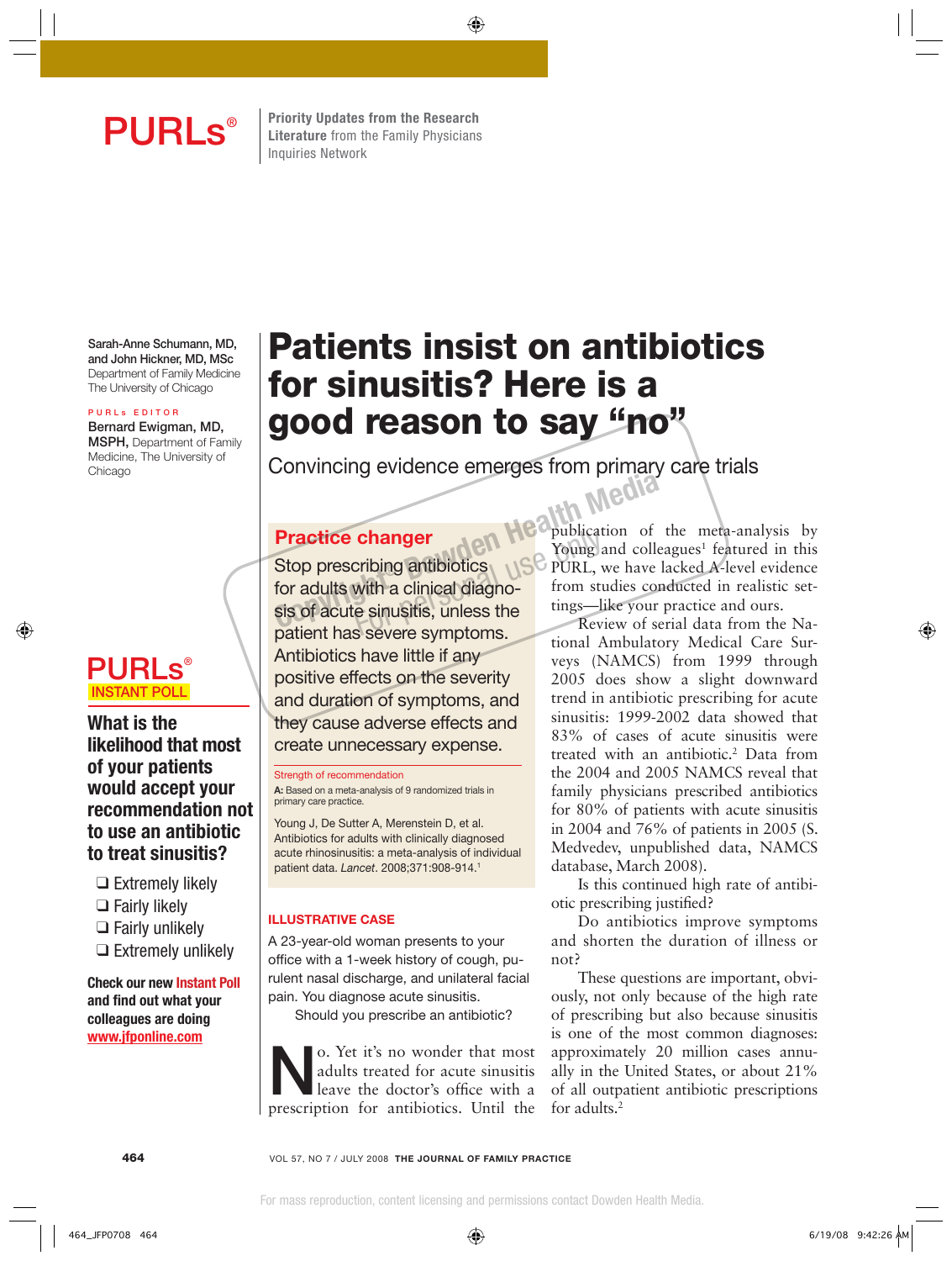

# **Which patients might benefit from antibiotics?**

Common clinical signs and symptoms cannot identify patients with rhinosinusitis for whom treatment is clearly justified, given the cost, adverse events, and bacterial resistance associated with antibiotic use

- Severity of symptoms is important only in that signs suggestive of a serious complication are the sole reason for immediate antibiotic treatment
- Purulent discharge noted in the pharynx on exam was associated with a higher likelihood of benefit from antibiotics, but NNT was 8
- Antibiotics are not justified even if a patient reports having symptoms for longer than 7-10 days

Source: Young et al.<sup>1</sup>

### ❚ **A diagnostic dilemma**

Before we discuss the evidence that is summarized in the excellent metaanalysis by Young and colleagues,<sup>1</sup> let's acknowledge that acute sinusitis is undeniably a diagnostic dilemma. Distinguishing bacterial from viral infection is nearly impossible on clinical grounds because the symptoms are so similar. A litany of identical upper respiratory symptoms accompanies both viral and bacterial sinus infections. Purulent nasal secretions, maxillary facial pain (especially with unilateral predominance), maxillary tooth pain (which is uncommon with sinus infection), altered sense of smell, and worsening illness after improvement constitute the short list of signs and symptoms that has some predictive value, but even the presence of all of these is not a terrific predictor of bacterial sinus infection. Plain x-rays have

low accuracy in distinguishing viral from bacterial infection. Computed tomography (CT) sinus scans are better but far from perfect, are not readily available in practice, and are expensive.

#### ❚ **Sinusitis in the real world**

How effective are antibiotics for patients diagnosed not by sinus x-rays or CTs, but by signs and symptoms—as we typically do in daily practice?

A meta-analysis<sup>3</sup> of 13 randomized controlled trials (RCTs) found that sinusitis improved without antibiotics, but it included trials in which patients were recruited based on results of imaging studies and cultures, which are not normally used in primary care clinical practice. That study compared antibiotic treatment to placebo for acute uncomplicated sinusitis; 35% of placebo-treat-

#### **FAST** TRACK

**Treating 15 patients with an antibiotic**  to possibly benefit **1 patient after 2 weeks does not seem like a good idea when one considers cost and complications** 

#### **PURLs methodology**

This study was selected and evaluated using FPIN's Priority Updates from the Research Literature (PURL) Surveillance System methodology. The criteria and findings leading to the selection of this study as a PURL can be accessed at www.jfponline.com/purls.

IMAGE © BONNIE HOFKIN

IMAGE<sup>®</sup>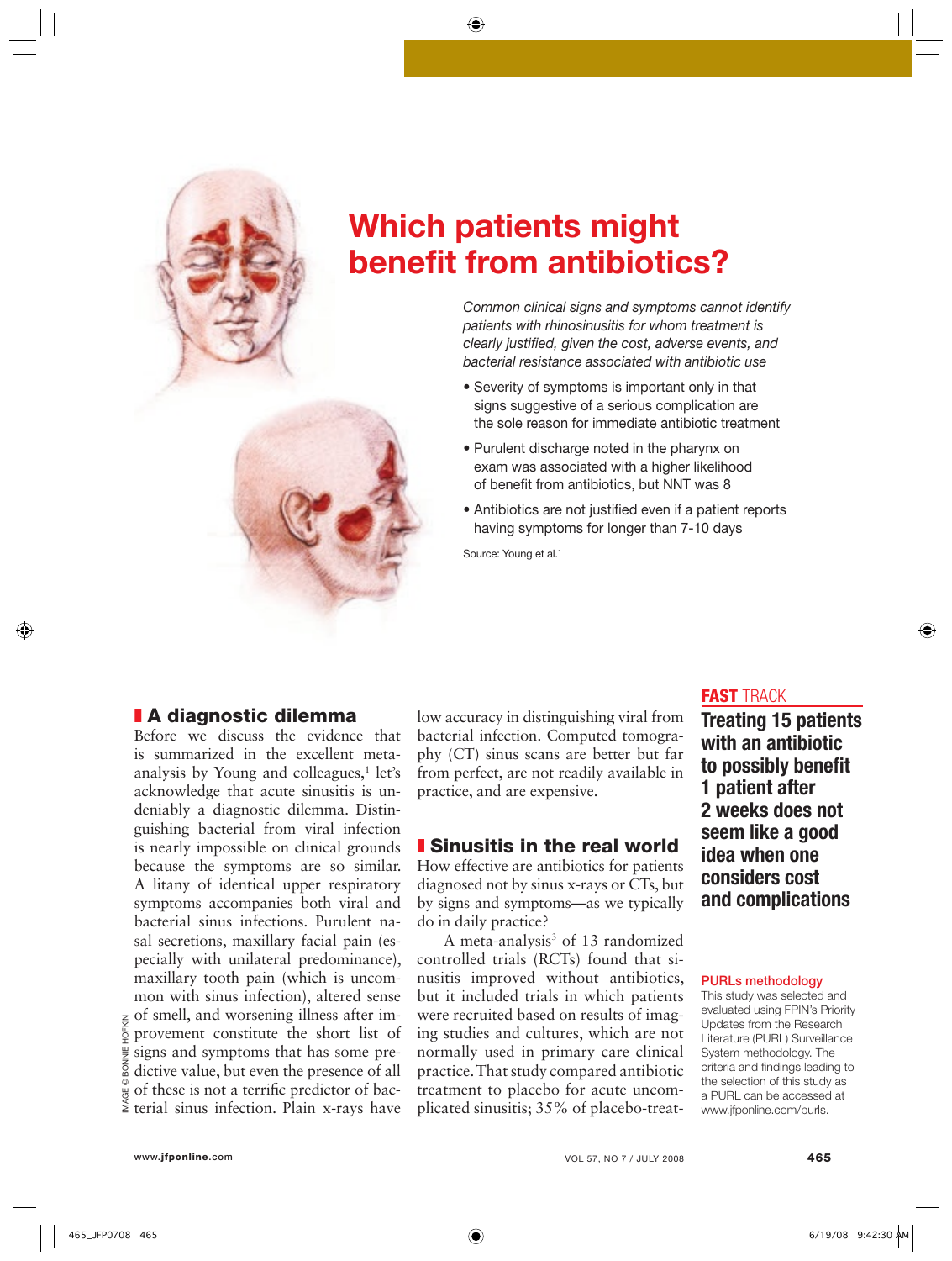ed patients were clinically cured by 7 to 12 days and 73% were improved after 7 days. Antibiotic therapy increased cure rates by 15% and improvement rates by 14%, yielding a number needed to treat of 7 to achieve 1 additional positive outcome at 7 days.

#### **STUDY SUMMARY** ❚ **Meta-analysis of primary care trials**

Young and colleagues<sup>1</sup> aggregated and analyzed individual patient-level data from all known placebo-controlled, randomized, antibiotic treatment trials of adults with clinical symptoms of acute sinusitis that were conducted in primary care settings. They excluded trials that used imaging or bacterial culture as part of patient recruitment.

Studies were included that allowed the use of concomitant medication such as nonsteroidal anti-inflammatory drugs, decongestants, or nasal steroids, as long as patients in both groups had access to the same medications. All trials excluded patients with severe symptoms such as high fever, periorbital swelling or erythema, or intense facial pain, important exclusions that we will discuss below.

They identified 10 such studies and completed an intent-to-treat analysis of the 9 double-blind trials for which patient level data were available. Using individual data from 2547 patients, the odds ratio for an overall antibiotic treatment effect was  $1.37$  (95% confidence interval, 1.13-1.66), with a number needed to treat (NNT) of 15.

This finding means that 15 patients needed to be given an antibiotic for 1 additional patient to be cured at 8 to 15 days after treatment commenced. Using statistical modeling, they determined that 64% of patients treated with placebo were cured at 14 days compared with 70% given an antibiotic. One patient out of 1381 treated with placebo experienced a serious complication, a brain abscess.

### **I** Do antibiotics benefit **any subgroups?**

The investigators also analyzed the prognostic value of specific signs and symptoms to answer the question: Is there any subgroup of patients who might benefit more from antibiotic treatment?

**Duration.** Patients with a longer duration of symptoms, more severe symptoms, or increased age took longer to cure, but were no more likely to benefit from antibiotic treatment than other patients.

**Symptoms,** such as a previous common cold, pain on bending, unilateral facial pain, tooth pain, and purulent nasal discharge did not have any prognostic value.

**Only one sign**—purulent discharge noted in the pharynx on examination was associated with a higher likelihood of benefit from treatment with antibiotics, but the NNT was still 8 in this group. Patients with symptoms for 7 days or longer were no more likely to respond to antibiotics than those with symptoms for fewer than  $7$  days.<sup>1</sup>

#### **WHAT'S NEW** ❚ **Realistic evidence from realistic settings**

We believe this meta-analysis provides a high level of evidence against routine treatment of sinusitis with antibiotics in primary care practice. Treating 15 patients with an antibiotic to possibly benefit 1 patient 2 weeks after treatment commences does not seem like a good idea when one considers the cost and complications of antibiotic use. Diarrhea and other adverse outcomes are 80% more common among patients with sinusitis who are treated with an antibiotic compared with placebo.3 As noted above, prior meta-analyses of antibiotic treatment for acute sinusitis have been more encouraging than this meta-analysis, with a number needed to treat of 7, but those meta-analyses are clearly overly optimistic for the results one will achieve in primary care practice using clinical signs and symptoms

# **FAST** TRACK

**The current recommendation to use antibiotics if illness lasts more than 1 week was based on expert opinion, not clinical trials**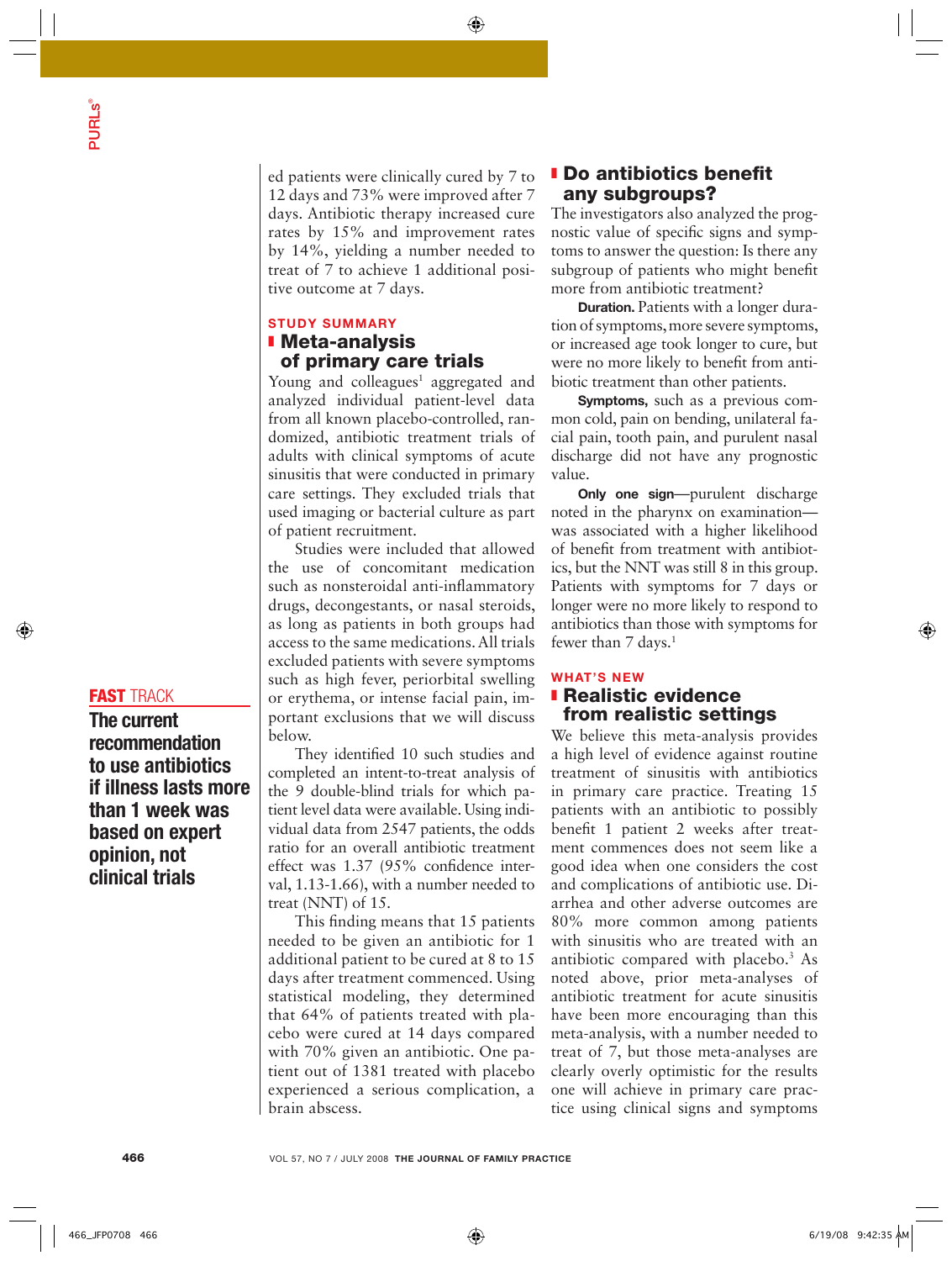to diagnose acute sinusitis.3,4 Unlike the Young study, they included trials in specialty clinics with CT scans and sinus puncture and culture used for the diagnostic standard.

#### ❚ **Symptoms >1 week are not a reason to prescribe**

One very important new finding in this meta-analysis that should change practice is that the duration of illness did not predict a positive response to antibiotics.

Current national recommendations are to use an antibiotic for patients with a duration of illness longer than 1 week, as these patients are presumably more likely to have a bacterial infection.5-7 However, that recommendation had been based on expert opinion, not on data from clinical trials. A longer duration of symptoms should not be a reason to prescribe an antibiotic for sinusitis symptoms.

### ❚ **How can you help your patient?**

What to do, then, for patients with acute sinusitis? Treat the symptoms, which means recommending pain medication for facial pain or headache and saline nasal spray for the nasal discharge, not antibiotics or nasal corticosteroids. Side effects will be fewer and costs will be lower.

• **Saline irrigation.** A 2007 Cochrane review of 8 chronic and recurrent sinusitis trials showed that nasal saline irrigation is effective for reducing symptoms of chronic and recurrent sinusitis.8 Although we do not have high-quality RCT data on saline nasal irrigation for treatment of acute sinusitis, nasal saline irrigation is harmless and inexpensive.

• **What about nasal steroids?** The evidence is equivocal, and the most recent high-quality RCT of nasal steroids showed no effect.<sup>9</sup>

#### **CAVEATS**

#### ❚ **Refer seriously ill patients and complicated cases**

A very important caveat to our recommendation is that seriously ill patients must be managed differently. Very infrequently a patient develops a serious complication of acute sinusitis such as brain abscess, periorbital cellulitis, or meningitis. Therefore, seriously ill patients with signs and symptoms of acute bacterial sinusitis, such as high fever, periorbital erythema or edema, severe headache, or intense facial pain must be carefully evaluated and treated with great caution and close follow-up. These patients should be referred immediately for consultation with an otolaryngologist.

Of course, mildly ill patients today may become quite ill tomorrow, so always provide advice to patients to return if they are getting worse, a good clinical practice for any condition that is usually benign but occasionally serious.

Patients who have prolonged or recurrent sinusitis symptoms need further evaluation for other diagnoses such as allergies, cystic fibrosis, fungal sinus infection, and other illnesses associated with immune compromise. These complicated patients benefit from consultation with an otolaryngologist who has a specific interest in chronic and recurrent sinusitis, and perhaps consultation from an infectious disease specialist as well.

#### **CHALLENGES TO IMPLEMENTATION** ❚ **The patient who wants a pill**

Some patients may be accustomed to receiving an antibiotic prescription for their "sinus infections" and may resist conservative management. It may be difficult to convince them that antibiotics won't make a difference when they attribute past resolution of symptoms to antibiotics.

Take enough time to educate your patients on the natural course of illness, the positive benefits of nasal saline, and the reasons not to use unnecessary antibiotics

#### **FAST** TRACK

**Saline nasal spray and pain medications lead to fewer side effects and lower cost**